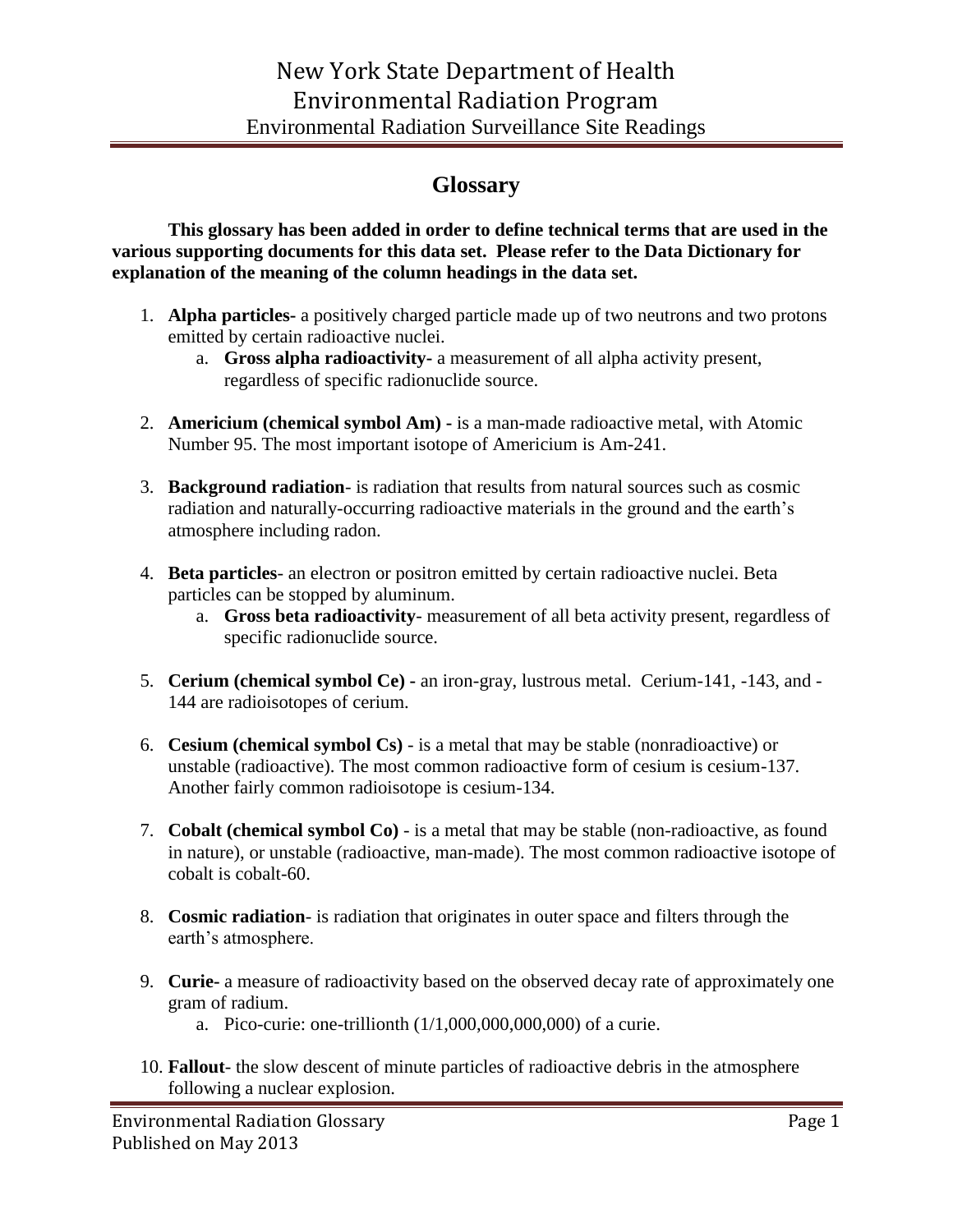- 11. **HTO (tritium) -** titrated water that is formed when tritium readily binds to hydroxyl radicals.
- 12. **Gamma rays** electromagnetic energy that is emitted by a radioactive material.
- 13. **Iodine (chemical symbol I)** is a nonmetallic solid element. There are both radioactive and non-radioactive isotopes of iodine. Iodine-129 and -131 are the most important radioactive isotopes in the environment.
- 14. **Ionizing radiation** is radiation that removes electrons from the atoms it meets, causing them to become electrically charged ions.
- 15. **Isotope** A [nuclide](http://www.epa.gov/radiation/glossary/termnop.html#nuclide) of an element having the same number of [protons](http://www.epa.gov/radiation/glossary/termnop.html#proton) but a different number of [neutrons.](http://www.epa.gov/radiation/glossary/termnop.html#neutron)
- 16. **Nonionizing radiation** is radiation that is not capable of removing electrons from the atoms it encounters.
- 17. **Nuclear Power Plant** An electrical generating facility using a nuclear reactor as its power (heat) source.
- 18. **Nuclear fission-** is a process where a large atomic nucleus (such as uranium) is split into two smaller particles.
- 19. **Plutonium (chemical symbol Pu)** is a radioactive metal with Atomic Number 94. Plutonium is considered a man-made element, although scientists have found trace amounts of naturally occurring plutonium produced under highly unusual geologic circumstances. The most common radioisotopes of plutonium are plutonium-238, plutonium-239, and plutonium-240.
- 20. **Radioactivity material** is material that contains an unstable atomic nucleus and releases radiation in the process of changing to a stable form.
- 21. **Radionuclide** is an [atom](http://www.wikipedia.org/wiki/Atom) with an unstable [nucleus,](http://www.wikipedia.org/wiki/Atomic_nucleus) which is a nucleus characterized by excess energy which is available to be imparted either to a newly-created radiation particle within the nucleus, or else to an atomic electron.
- 22. **Radium (chemical symbol Ra)** is a naturally-occurring radioactive metal. Its most common isotopes are radium-226, radium 224, and radium-228. Radium is a radionuclide formed by the decay of uranium and thorium in the environment.